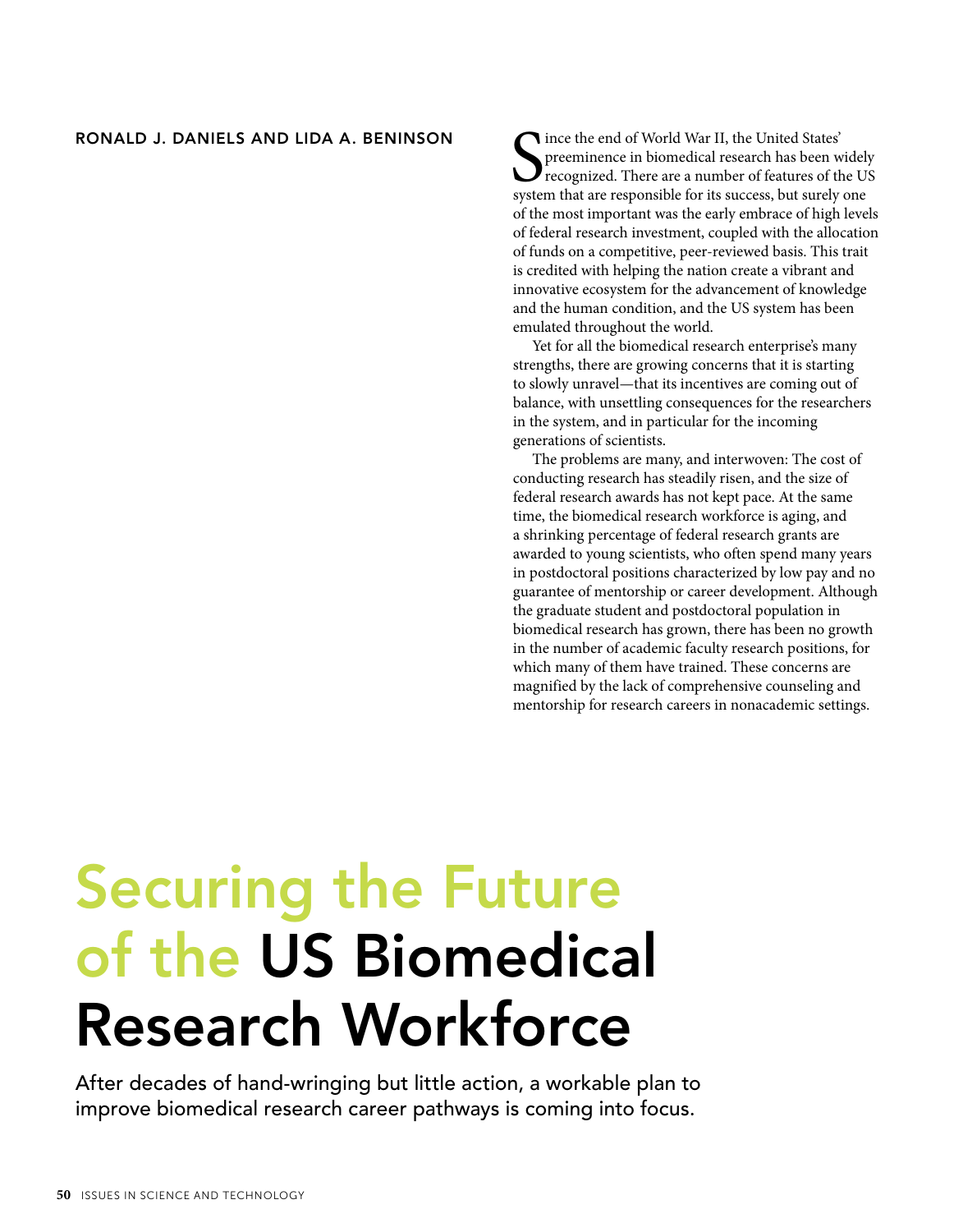Meanwhile, the system has been subject to intense criticism for its lack of success in diversity recruitment.

These issues are well-rehearsed. Over the past two decades, numerous commissions, task forces, and individual scientists have issued warnings of these vulnerabilities in the biomedical research workforce. As far back as 1994, a committee convened by the National Research Council traced the outlines of several of these problems in a report titled *Meeting the Nation's Needs for Biomedical and Behavioral Scientists*. In 2005, a National Academies panel issued the report *Bridges to Independence: Fostering the Independence of New Investigators in Biomedical Research*, which described how these emerging trends were creating special problems for early-career investigators—and even at that point it identified a "history of concern for these issues." In 2014, four prominent biomedical scientists again sounded the alarm in a highly influential journal article, titled "Rescuing US biomedical research from its systemic flaws," that called out a "severe imbalance" in a system that was "on an unsustainable path"

Each step of the way, the reports sounded calls for action and specified recommendations for reform. And yet, a great many of the recommendations went unaddressed. And the challenges endured, and in some cases, worsened.

## **Time to act**

These same challenges have now drawn congressional attention. In the Consolidated Appropriations Act of 2016, Congress called on the National Academies of Sciences, Engineering, and Medicine to conduct a comprehensive study of the policies affecting the next generation of researchers in the biomedical sciences. The legislation, sponsored by Senators Susan Collins (R-ME) and Tammy Baldwin (D-WI), specified the creation of an expert committee to produce "recommendations for the implementation of policies to incentivize, improve entry into, and sustain careers in research for the next generation of researchers." Two of the authors of this article served as the chair (Daniels) and study director (Lida Beninson) of the committee convened to address these problems.

Early in the committee's deliberations, we wrestled with the question of why the problems had persisted in the face of earlier investigations and recommendations. We observed a time-honored propensity of many of the stakeholders in the system to discount their own role in the persistence of these problems and to instead ascribe to the federal government—particularly the National Institutes of Health (NIH)—the singular responsibility for reform. We found that declining resources at a time of austerity had left less opportunity for investment in policy reform or experimentation. We found that the highly distributed nature of the stakeholders in the sector had made it all the more challenging to address the entrenched problems, which often implicated actors in every part of the system. And we found that there was simply no structure or tradition of the sort of sustained, collective problem-solving across the sector that was needed to meet these problems. Indeed, we noted that stakeholder engagement on these issues has been episodic over the years, with working groups and expert committees often disbanding after issuing their recommendations.

Our careful review of prior recommendations found that whereas NIH and other federal actors had been at least somewhat responsive to earlier calls for reform, other entities had been less so. For instance, multiple reports over the decades had urged stakeholders to collect and make available data on the outcomes of graduate students and postdoctoral researchers. Among other steps, NIH started tracking postdoctoral researchers participating in its funded grants, automated the tabulation of data on trainees on training grants, piloted with the National Science Foundation a new survey on early-career doctorates, and created an office to collect and analyze biomedical research workforce data. But with a few exceptions, the committee found that there had been little to no meaningful action on these recommendations on the part of universities and other research institutions.

After a year of intense deliberations, the committee in 2018 issued its report, *The Next Generation of Biomedical and Behavioral Sciences Researchers: Breaking Through*. It offered a range of recommendations in response to specific challenges in the system. We called on Congress to increase NIH's budget to enable it to boost support for early-career researchers by expanding existing awards or creating new competitive awards for trainees and early-stage researchers to establish and advance their own independent investigations. In support of prior recommendations, we urged NIH to require principal investigators and research institutions to provide comprehensive and disaggregated data on postdoctoral researchers. The committee recommended that NIH conduct pilot studies to assess the feasibility of implementing a cap on the number of years of support that postdoctoral researchers can receive from NIH research project grants. We also recommended that NIH use its institutes and centers as vehicles to pilot new mechanisms designed to support the independence of early-career researchers

But we went further, calling for an overarching change in the approach to the biomedical enterprise. For too long, research universities, research centers, philanthropic foundations, private industry, and the federal government had worked at arm's length on questions of training, incentives, and funding rules that touch them all, and true reform would require sustained and collective action by actors across the sector. Our committee decided that to address such broad, ongoing challenges, as well